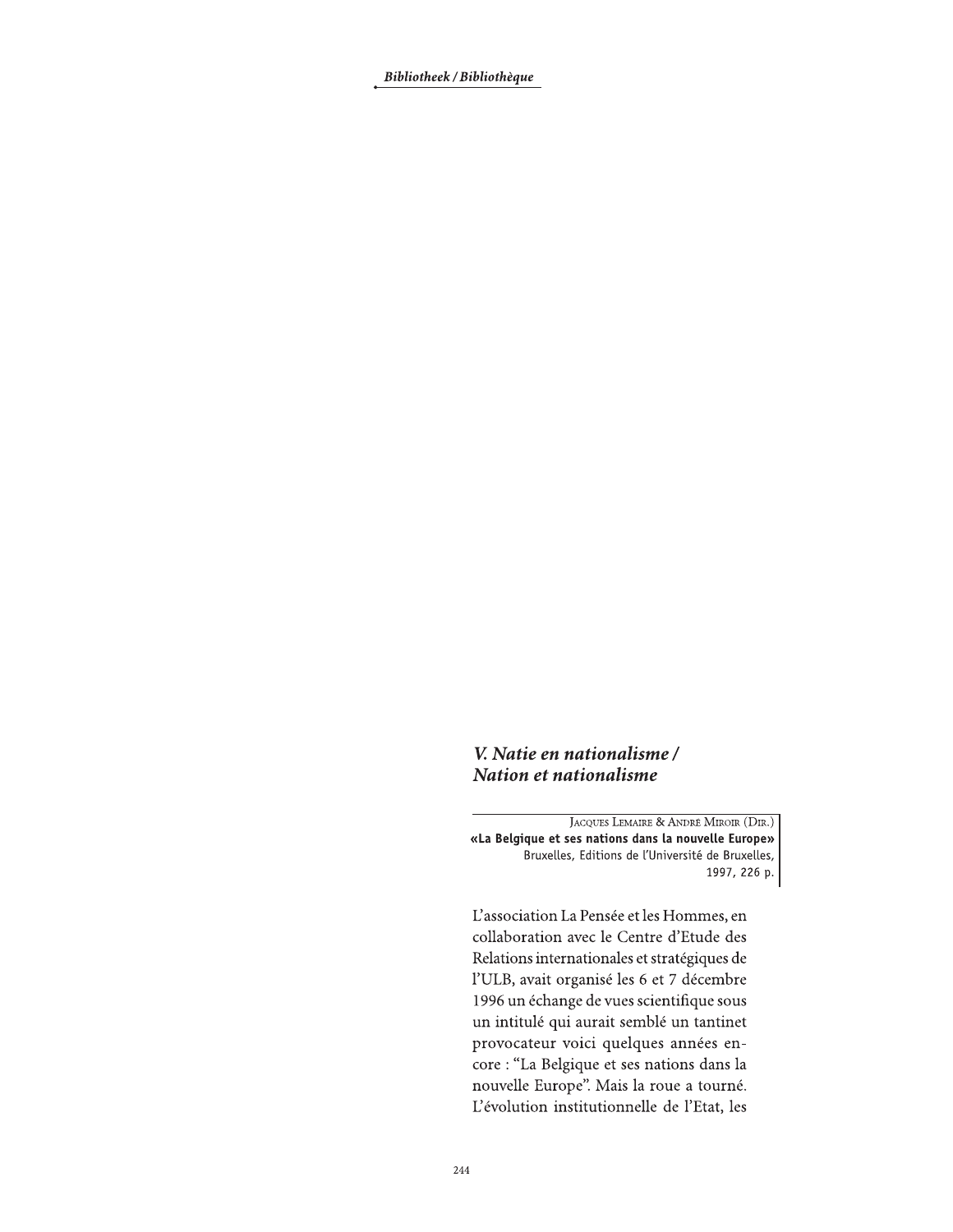déclarations lourdes d'arrière-pensées autonomistes (séparatistes ?) formulées par certains hommes politiques au nord du pays, l'émergence ou la réapparition de nouvelles nations sur la carte du Vieux Continent ont fini par susciter des questions quant au devenir de la Belgique.

Tout cela rendait nécessaire, sinon indispensable, une approche globale de la problématique. Ce n'est pas un effet du hasard si d'autres entités culturelles ou différentes personnalités ont éprouvé le besoin, ces dernières années, de se livrer à semblable démarche<sup>7</sup>. Les poussées répétitives de fièvre communautaire, fussent-elles limitées à un certain microcosme -toujours le même, mais désormais très proche des centres décisionnels – ne pouvaient manquer d'interpeller les cadres politiques et intellectuels francophones, qui réagirent à leur manière, par le verbe et par la plume.

L'ULB se devait d'apporter sa contribution à ce débat, et elle le fit en éditant les actes de ces journées à l'automne 1997. Précédés d'une mise en perspective générale effectuée par Hervé Hasquin et Georges Goriely, les textes s'articulent autour de deux axes de recherches : un questionnement sur les identités respectives des entités territoriales nées de la fédéralisation/communautarisation puis une réflexion sur le positionnement de celles-ci par rapport à l'Etat-nation et à l'Union européenne. Une vingtaine d'auteurs ont ainsi eu l'occasion de s'exprimer. Que faut-il en retirer ?

Schématiquement, malgré le processus de distanciation structurelle des deux grandes communautés linguistiques qui se partagent le pays, on n'a pas relevé de recul significatif du sentiment d'appartenance des citoyens à la Belgique. Si l'avenir de l'Etat se joue indéniablement en Flandre, André Frognier et Lieven De Winter croient distinguer un hiatus important entre les élites politiques de cette région - de plus en plus autonomistes - et la majorité de la population.

Au niveau des régions précisément, les sensibilités locales conservent leur faix d'ambiguïtés. Examinant le cas wallon, Chantal Kesteloot relève la faiblesse du sentiment identitaire qui peine à s'affirmer en raison d'un contexte économique difficile, peu propice à générer un fort sentiment d'appartenance communautaire. En outre, l'identité belge demeure vivace dans les populations; elle continue à se superposer, sans frictions notables, aux sensibilités régionalistes des Wallons. De son côté, Jan Reynaers porte un regard très critique sur les initiatives des décideurs flamands en vue de la constitution d'une conscience nationale-flamande. Vus les résultats limités obtenus après des décennies d'efforts, il en conclut qu'il n'existe pas de tradition nationaliste en Flandre, pas plus

Citons, entre autres titres : ALAIN DIECKHOFF (dir.), Belgique : la force de la désunion, Bruxelles, Complexe, 1996; LODE WILS, Histoire des nations belges, Ottignies/Louvain-la-Neuve, Quorum, 1996; CHRISTIAN FRANCK, ANDRÉ-PAUL FROGNIER, BERNARD REMICHE & VINCENT VAGMAN, Choisir l'avenir. Wallons et Bruxellois, un destin commun, nº1 de 1997 de La Revue générale; PHILIPPE DESTATTE, L'identité wallonne. Essai sur l'affirmation politique de la Wallonie (XIXe-XXe siècles), Charleroi, Institut Jules Destrée, 1997; Le racisme : élément du conflit Flamands-francophones ?, Bruxelles, Labor, 1998; etc..., etc...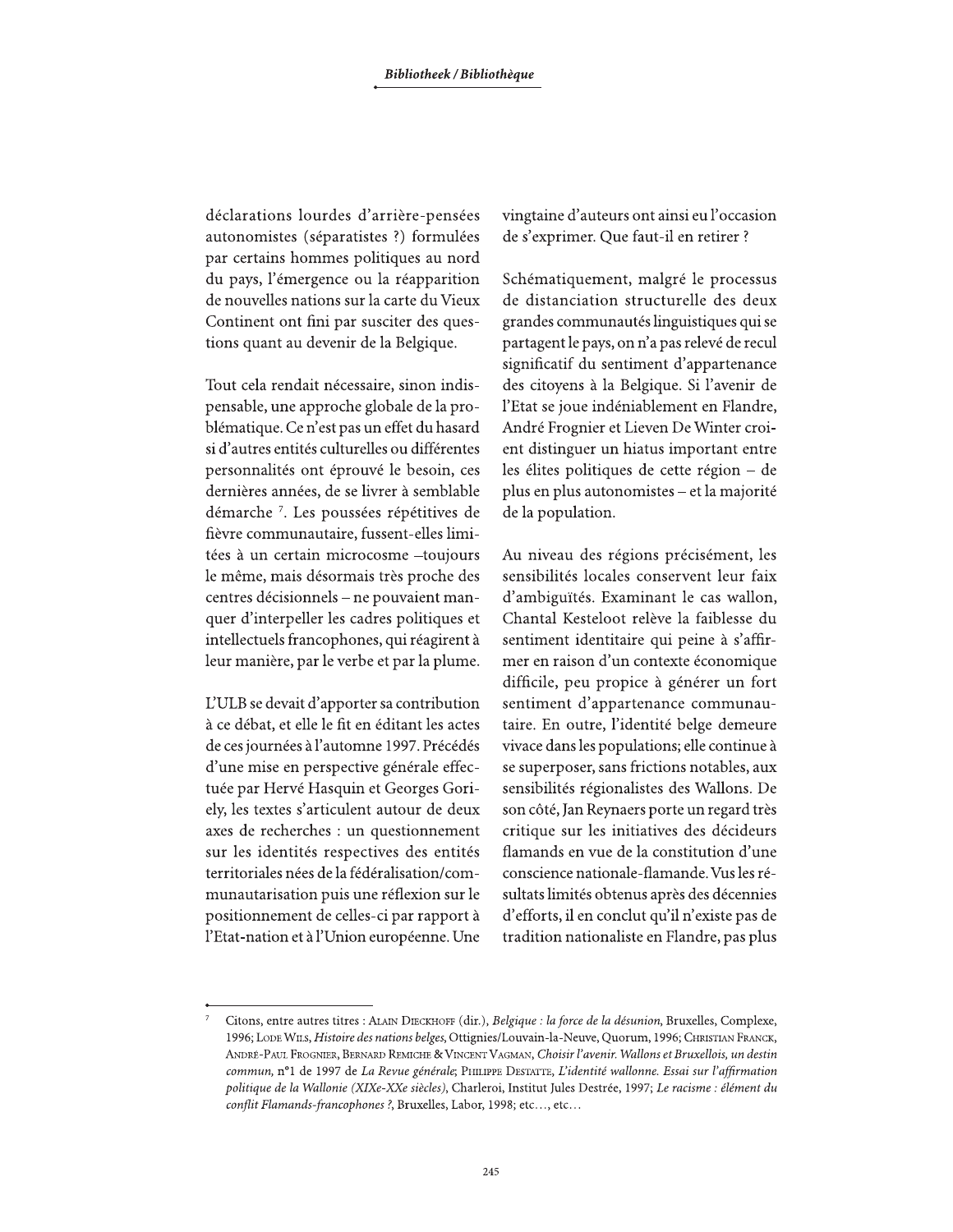qu'en Wallonie. Le lecteur francophone moyennement informé sera sans nul doute étonné de cette conclusion - en ce qui concerne le nord du pays à tout le moins. Mais l'auteur se flatte en la circonstance d'appréhender la situation en Belgicain, ne nourrissant pas de sympathie particulière envers un Vlaamse Beweging... qui n'en existe pas moins pour autant. Est-ce faire preuve de lucidité que d'ignorer par principe des faits gênants ? Nous en doutons.

Quant à l'identité bruxelloise, Simon Petermann doute de son existence, si ce n'est sous une forme résiduelle, semifolklorique (Manneken-Pis, les Marolles et le Mariage de Melle Beulemans en constituent des survivances éminentes, avec les caricoles et l'humour belge bon enfant). Pour le reste, il voit dans le fait bruxellois un multiculturalisme, à dominante francophone, ainsi qu'une coexistence d'identités plurielles mais qui se mélangent peu. Si on aborde l'approche des sensibilités communautaires depuis le cadre régional, il faut bien constater que la situation demeure pour le moins nébuleuse. D'après André Miroir, l'identité francophone n'existe pas, si ce n'est par défaut, et elle ne pourrait de toute façon trouver ses marques qu'avec peine au sein de l'Etat fédéral.

La discrète communauté germanophone souffre, s'il faut en croire André Leton, d'un autre problème existentiel. Si son existence repose sur un critère objectif (l'appartenance à un territoire linguistique distinct), elle doit beaucoup, et d'abord la vie, à la Belgique. La disparition de celle-ci amènerait sa mort en tant qu'entité autonome... et, j'imagine, la perte des menus

avantages dont bénéficient les meilleurs de ses enfants.

Les interventions relatives à l'avenir - encore une fois grevé d'incertitudes - concernent la Région centrale, point de fixation de toutes les tensions identitaires mais également indispensable trait d'union. Alain Binet et Joël Kotek avancent sept scénarios d'évolution possibles, allant de Bruxelles - ville assiégée à la façon de Sarajevo (très peu probable) à Bruxelles - ville frontière dynamique en passant par Bruxelles - district européen. Cette dernière éventualité fait d'ailleurs l'objet du développement spécifique d'un contributeur, Eric Robert, qui déduit à partir de différents exemples puisés dans l'Histoire (la Sarre, Dantzig, Memel, Tanger, Trieste) "que les solutions d'internationalisation se sont toujours montrées sources de nouveaux conflits et que le statut international a toujours fini par être supprimé".

La transformation du Sénat en une véritable Chambre des Etats donnant une représentation égale aux composantes territoriales de la Belgique aurait peut-être permis de réaliser la stabilisation attendue. Or, comme le fait remarquer Jérôme Sohier, on a été incapable de réaliser cette réforme, lui préférant une simple Chambre de réflexions, produit laborieux du compromis à la belge.

Huit communications traitent des relations extérieures des entités fédérées, ce qui témoigne du caractère multiforme de ces contacts. Les articles ont trait aussi bien aux liens développés par la Région wallonne avec la Catalogne ou le Mary